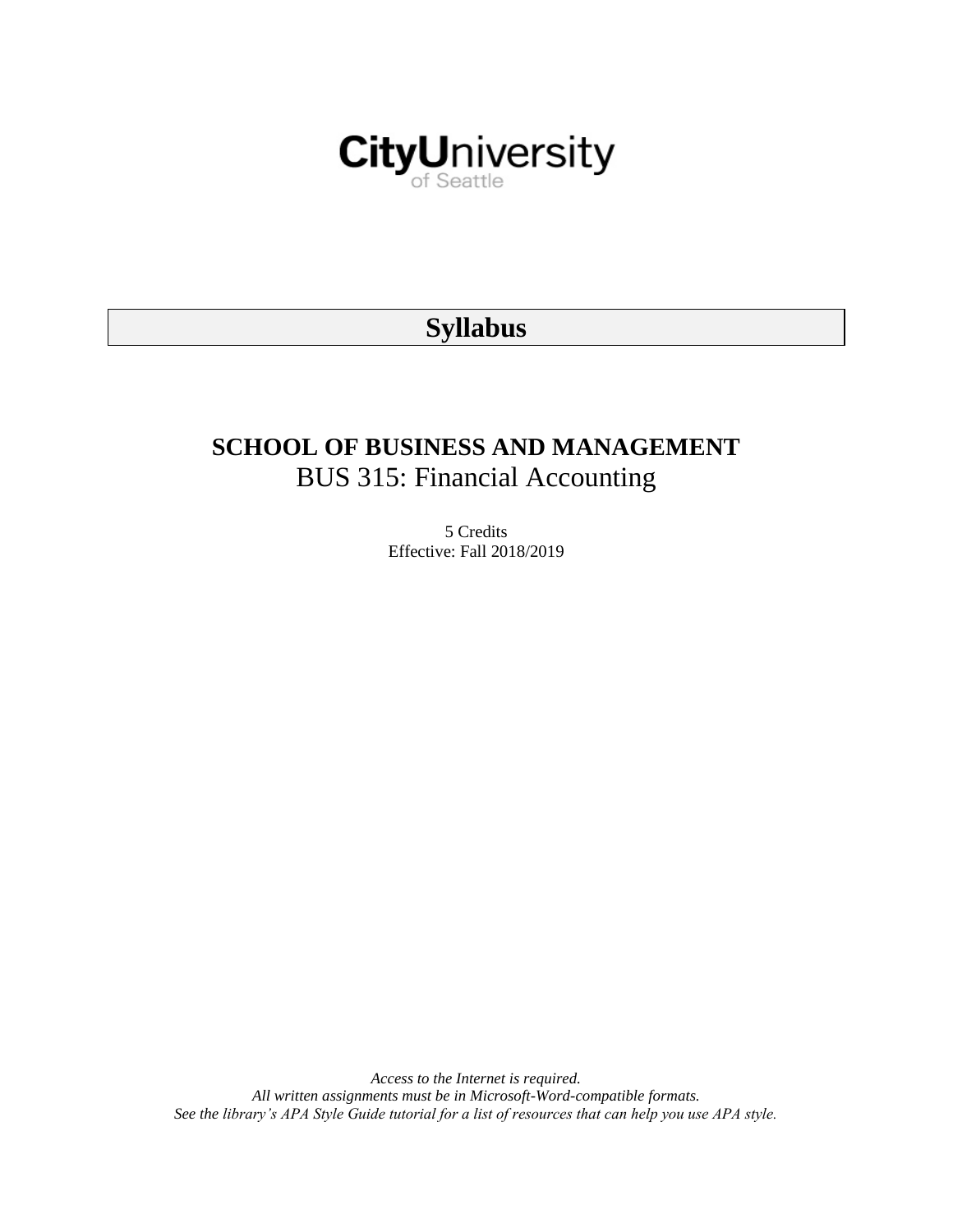# **FACULTY**

Faculty Name: FACULTY NAME

Contact Information: CONTACT INFORMATION

### [INSTRUCTOR MAY INSERT PERSONAL MESSAGE IF DESIRED]

# **COURSE DESCRIPTION**

This course provides the knowledge and skills necessary for the student to comprehend financial statements and financial records and to make use of the information for management and investment decisions. Key topics include an overview of financial statements and business decisions, the balance sheet, the income statement, the cash flow statement, sales revenue, receivables, cost of goods sold and inventory, long-lived assets and depreciation, current and long-term liabilities, owner's equity, investments in other corporations, an introduction to financial statement analysis and international issues dealing with financial statements.

# **COURSE RESOURCES**

Required and recommended resources to complete coursework and assignments are found on the course [Reading List.](https://nam03.safelinks.protection.outlook.com/?url=https%3A%2F%2Fcityu.alma.exlibrisgroup.com%2Fleganto%2Flogin%3Fauth%3DSAML&data=04%7C01%7CMMara%40cityu.edu%7C70673ce0fe0144040eda08d87472e204%7Cb3fa96d9f5154662add763d854e39e63%7C1%7C0%7C637387384066198115%7CUnknown%7CTWFpbGZsb3d8eyJWIjoiMC4wLjAwMDAiLCJQIjoiV2luMzIiLCJBTiI6Ik1haWwiLCJXVCI6Mn0%3D%7C1000&sdata=JbwP%2Fm5Q%2BMgIUWa%2FXceos%2BoiLv0DX%2B%2FL%2BNGNMbX9P8E%3D&reserved=0) The reading list can be found under Course Information in Blackboard as well as from the library homepage.

Note: Required resources that must be purchased by the student are tagged "Purchase from a vendor of your choosing." Required resources with a direct link, "Available through CityU Library", are available at no cost to students.

Students in Canada will see required resources they need to purchase tagged "Purchase from the Canadian Bookstore." Students outside the U.S. and Canada should contact their advisor or textbook coordinator for additional information.

# **CITYU LEARNING GOALS**

This course supports the following City University learning goals:

- Professional competency and professional identity
- Strong communication and interpersonal skills

# **COURSE OUTCOMES**

In this course, learners:

- Apply time value of money (TVM) analytical techniques.
- Discuss the effect of regulations such as GAAP, IFRS, SAS, etc. on financial information.
- Analyze the effect that business transactions have on the four basic financial statements.
- Perform financial statement analysis including trends and comparison to industry to draw reasonable conclusions about an organization.
- Apply accounting information as a key input into data analysis for business decision making.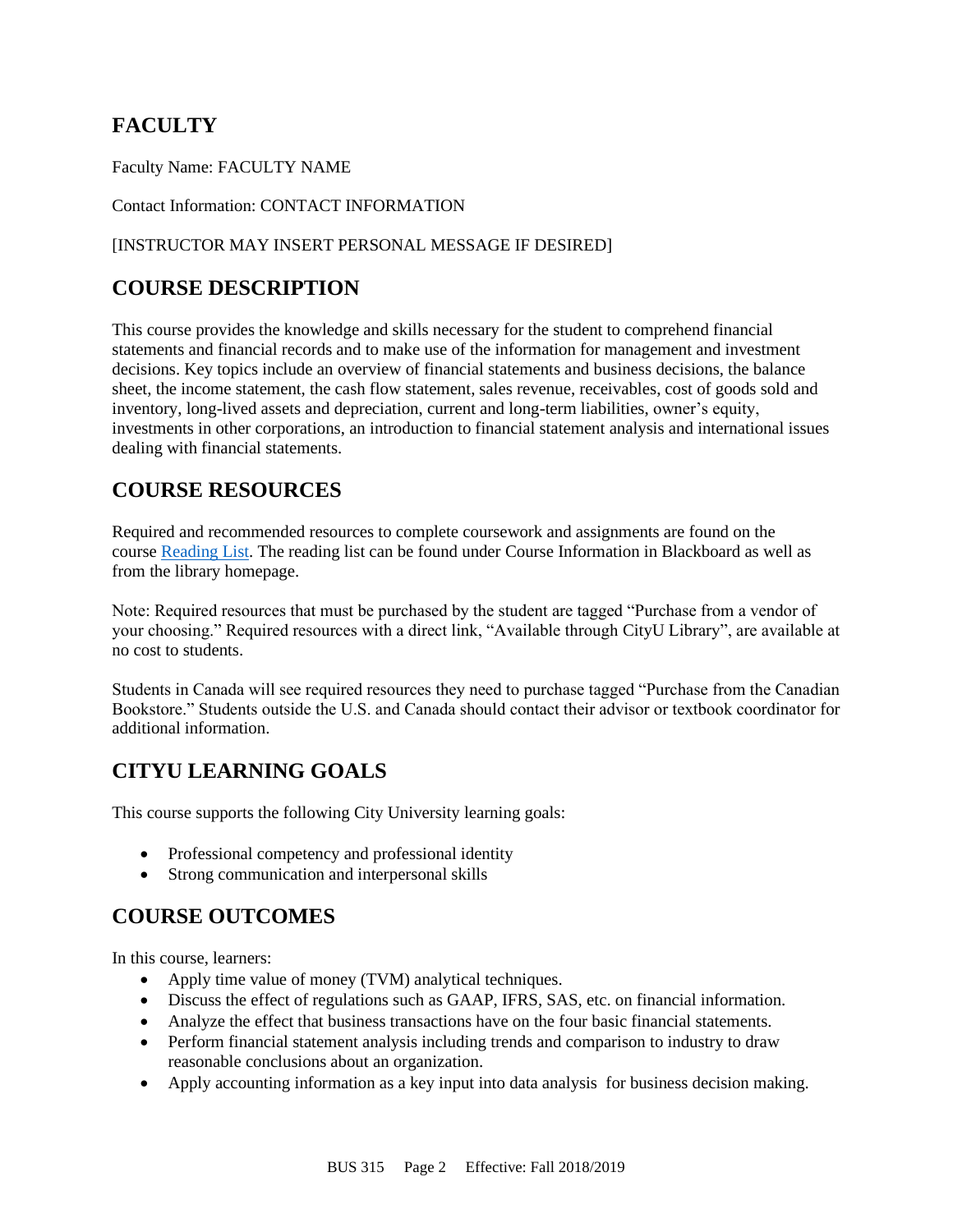• Compare and contrast the roles and responsibilities of management and the external auditor in developing and examining financial statements.

# **CORE CONCEPTS, KNOWLEDGE, AND SKILLS**

- Analysis of financial statements, including ratios
- Analyzing and interpreting financial accounting and related information
- Data analysis
- Emerging technologies (e.g., artificial intelligence and blockchain)
- Ethics and sustainability
- Generally accepted accounting principles (GAAP)
- Internal control
- Roles of management, auditors, and users of financial information
- The accounting cycle, including adjustments
- The four basic financial statements

# **OVERVIEW OF COURSE GRADING**

The grades earned for the course will be derived using City University of Seattle's decimal grading system, based on the following:

| <b>Overview of Required Assignments</b>                               | % of Final Grade |
|-----------------------------------------------------------------------|------------------|
| Weekly Homework Problems, Exercises,<br>Etc.                          | 20%              |
| Quizzes                                                               | 15%              |
| <b>Instructor Determined Assignments</b><br>(Including Participation) | 15%              |
| <b>Company Financial Statement Analysis</b><br>Paper                  | 25%              |
| Comprehensive Final Assessment (Exam)                                 | 25%              |
| <b>TOTAL</b>                                                          | 100%             |

### **SPECIFICS OF COURSE ASSIGNMENTS**

The instructor will provide grading rubrics that will provide more detail as to how this assignment will be graded.

### Weekly Homework Problems, Exercises, Etc.

Required homework assignments are listed in the Recommended Course Schedule under each unit. Completing all homework assignments will help ensure that students successfully master the concepts in this course. The best way to gain a thorough understanding of the underlying concepts is to apply those concepts to solve the problems. Students should focus on the underlying accounting principles, rather than on just memorizing the steps to solve a problem. All homework submissions must be original work.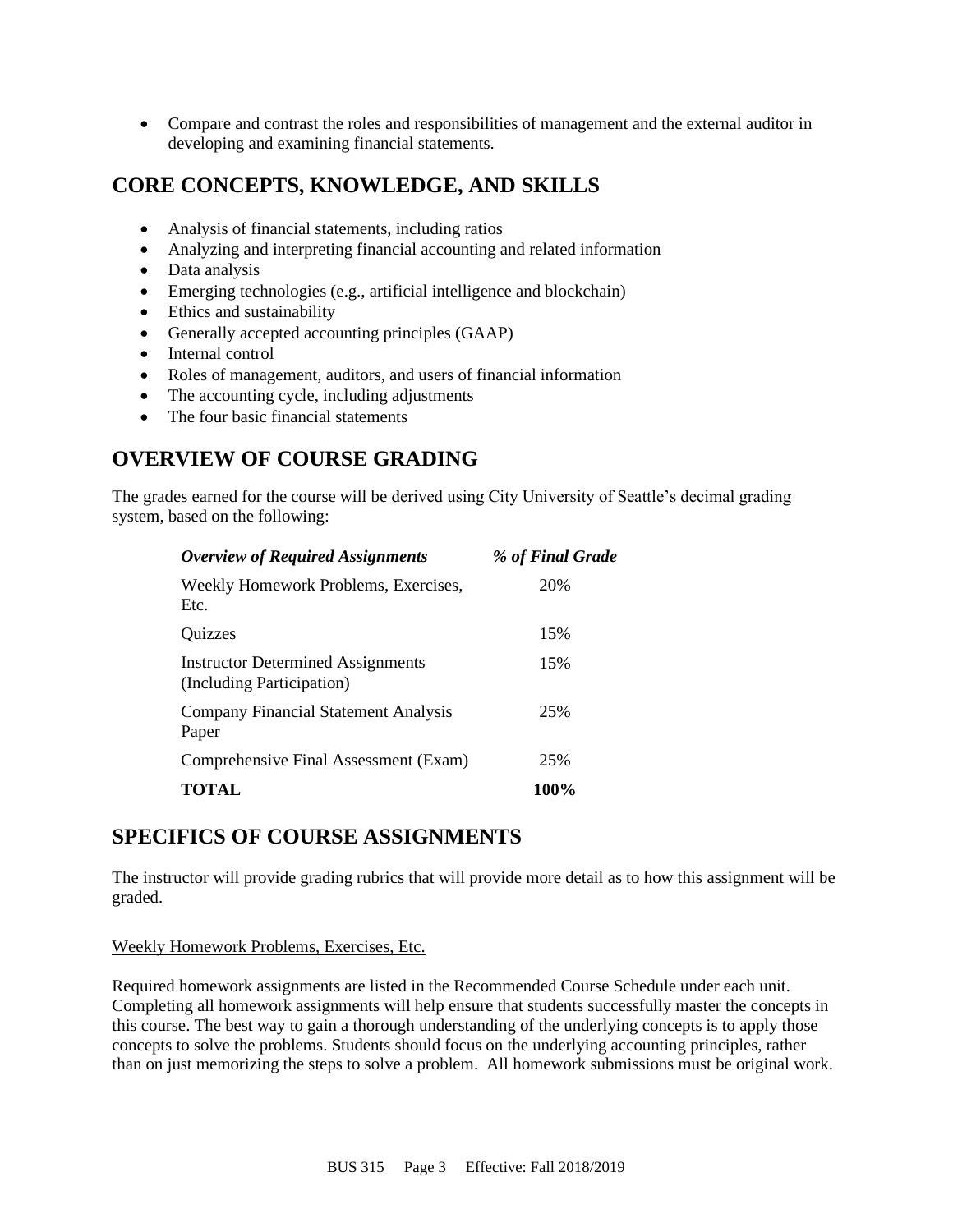*Components % of Grade*

Accuracy 100% **TOTAL 100%**

#### Quizzes

Periodic assessments or quizzes will appear on the Course Schedule. The instructor will select assessment topics from the textbook chapters discussed during previous sessions. The purpose of these assessments is to allow students and the instructor to evaluate the achieved level of learning progress. This knowledge allows students to focus on those areas that need further clarification and enables the instructor to assist those students that need additional support.

| <b>Components</b> | % of Grade |
|-------------------|------------|
| Accuracy          | 100%       |
| <b>TOTAL</b>      | 100%       |

#### Instructor Determined Assignments (Including Participation)

A discussion question topic or activity from the instructor with specific instructions will appear periodically in the discussion forum. Students are to post a response as instructed as well as responses to at least two other student postings to the discussion forum by the specified due dates. The instructor will not respond to each posting. Students who have a matter that is specifically for the instructor should email the instructor directly or use the Question and Answer Forum. Students who wish to talk with other students about issues unrelated to the discussion forums should use the Coffee Talk Forum. The tone of the student discussion board postings can be informal, however, the instructor will expect them to be on a professional level. Student comments and questions for discussions should be clear and thoughtful, with correct grammar, spelling, and punctuation. As with written assignments, the quality of student discussion postings will be graded on both content and presentation.

| <b>Components</b>            | % of Grade  |
|------------------------------|-------------|
| <b>Quality of Responses</b>  | 50%         |
| <b>Quantity of Responses</b> | 50%         |
| <b>TOTAL</b>                 | <b>100%</b> |

#### Company Financial Statement Analysis Paper

Students will analyze the financial statements of one or two companies (or a case study), as identified by the instructor. The instructor will specify one or more decisions to be made based on the analysis. The analysis must include assessment of each company's liquidity, solvency, efficiency, profitability, and cash flows. Students will make observations and recommendations flowing from the analysis. Students will prepare their analysis using at least four well documented sources not including the financial statements of the company or companies. All sources and written materials that are not the work of the student must be properly quoted and cited.

Observations and recommendations contained in the paper should be objective and should be backed up with valid reasoning and documented facts. The paper should be approximately 4-6 pages in length, not counting title page or references and should thoroughly address all required topics.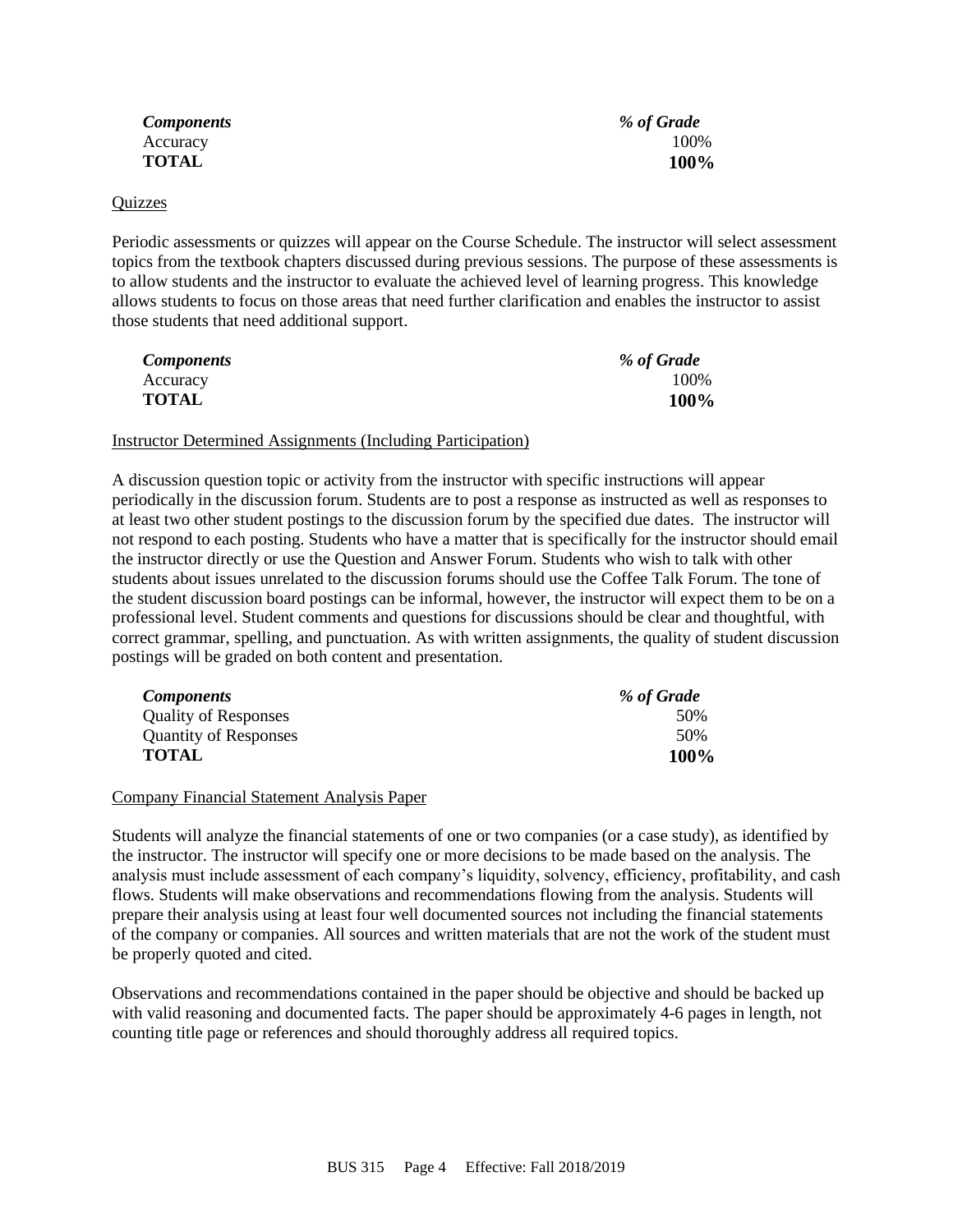| <b>Components</b>          | % of Grade |
|----------------------------|------------|
| <b>Critical Analysis</b>   | 50%        |
| Evidence and Support       | 20%        |
| Organization and Coherence | 20%        |
| <b>Style and Mechanics</b> | 10%        |
| <b>TOTAL</b>               | 100%       |

#### Comprehensive Final Assessment (Exam)

Students will complete a comprehensive exam at the end of this course. The exam may contain multiplechoice questions, essays, matching questions and/or analytical problems. The instructor may decide what materials (including interest tables, financial calculators, etc.) if any, will be provided or permitted to be brought into the exam. The instructor will determine the time allotted for the exam. When writing the exam, students are requested to provide clear, well-labeled answers. All supporting calculations should also be labeled, well organized and presented on the pages provided. Partial credit may be earned based on the work and methodologies demonstrated, even if a math or other error has occurred causing an incorrect answer.

| <b>Components</b> | % of Grade |
|-------------------|------------|
| Accuracy          | 100%       |
| <b>TOTAL</b>      | 100%       |

# **COURSE POLICIES**

#### **Late Assignments**

A critical aspect of management is to meet predefined deadlines. Therefore, all assignments are expected to be submitted when due. No late assignments are accepted. Life-situations do occur. When an issue arises coordinate with the instructor PRIOR TO the assignment's due date and the due date may be adjusted. It is in the best interest of the student to ensure that all assignments are submitted on time.

### **Participation**

Class participation will be evaluated during class. Participation includes being prepared for class discussions and contributing meaningful content when appropriate. It also includes individual effort contributed to team projects.

### **Professional Writing**

Assignments require error-free writing that uses standard English conventions and logical flow of organization to address topics clearly, completely, and concisely. CityU requires the use of APA style.

# **UNIVERSITY POLICIES**

You are responsible for understanding and adhering to all of City University of Seattle's academic policies. The most current versions of these policies can be found in the [University](https://www.cityu.edu/catalog/)  [Catalog](https://www.cityu.edu/catalog/) that is linked from the CityU Web site.

### **Non-Discrimination & Prohibition of Sexual Misconduct**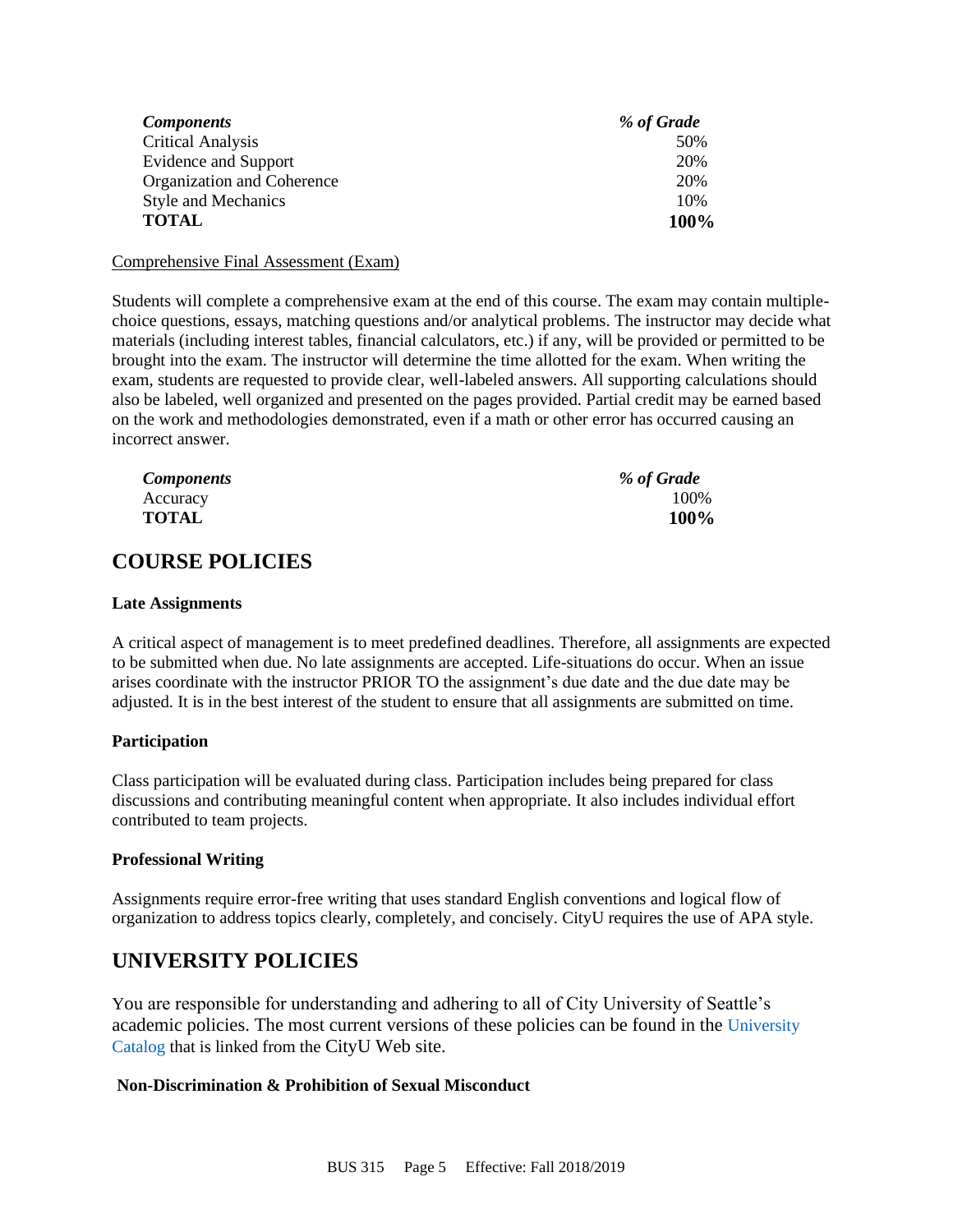City University of Seattle adheres to all federal, state, and local civil rights laws prohibiting discrimination in employment and education. The University is committed to ensuring that the education environment is bounded by standards of mutual respect and safety and is free from discriminatory practices.

In the U.S., the University is required by Title IX of the Education Amendments of 1972 to ensure that all of its education programs and activities do not discriminate on the basis of sex/gender. Sex include sex, sex stereotypes, gender identity, gender expression, sexual orientation, and pregnancy or parenting status. Sexual harassment, sexual assault, dating and domestic violence, and stalking are forms of sex discrimination, which are prohibited under Title IX and by City University of Seattle policy. City University of Seattle also prohibits retaliation against any person opposing discrimination or participating in any discrimination investigation or complaint process internal or external to the institution. Questions regarding Title IX, including its application and/or concerns about noncompliance, should be directed to the Title IX Coordinator. For a complete copy of the policy or for more information, visit <https://my.cityu.edu/titleix> or contact the Title IX Coordinator.

In Canada, in compliance with the British Columbia Human Rights Code, the Alberta Human Rights Act, WorksafeBC, and the Workers' Compensation Board of Alberta, the University believes that its environment should at all times be supportive and respectful of the dignity and self-esteem of individuals. Discrimination, harassment and bullying conduct, whether through person to person behaviour or via electronic communications such as email or social media is not acceptable and will not be tolerated. As an educational institution, it is our responsibility to cultivate an environment of excellence, equity, mutual respect and to recognize the value and potential of every individual. The University will take all necessary steps to meet or exceed the requirements of the law to prevent discrimination, harassment and bullying. The Respectful Workplace Policy for the prevention of discrimination, harassment and bullying policy and procedure can be found at <https://www.cityu.edu/discover-cityu/about-cityu/> under the Policies section or at <https://www.cityuniversity.ca/about/>.

### **Religious Accommodations**

City University of Seattle has a policy for accommodation of student absences or significant hardship due to reasons of faith or conscience, or for organized religious activities. The University's policy, including more information about how to request an accommodation, is available in the University Catalog and on the my.cityu.edu student portal. Accommodations must be requested by the 20% mark of this course (e.g. day 14 of a ten-week course, day 7 of a 5-week course) using the Religious Accommodations Request Form found on the student dashboard in the my.cityu.edu student portal.

#### **Academic Integrity**

Academic integrity in students requires the pursuit of scholarly activity that is free from fraud, deception and unauthorized collaboration with other individuals. Students are responsible for understanding CityU's policy on academic integrity and adhering to its standards in meeting all course requirements. A complete copy of this policy can be found in the University Catalog in the section titled [Academic Integrity Policy](https://www.cityu.edu/catalog/;) under Student Rights & Responsibilities.

#### **Attendance**